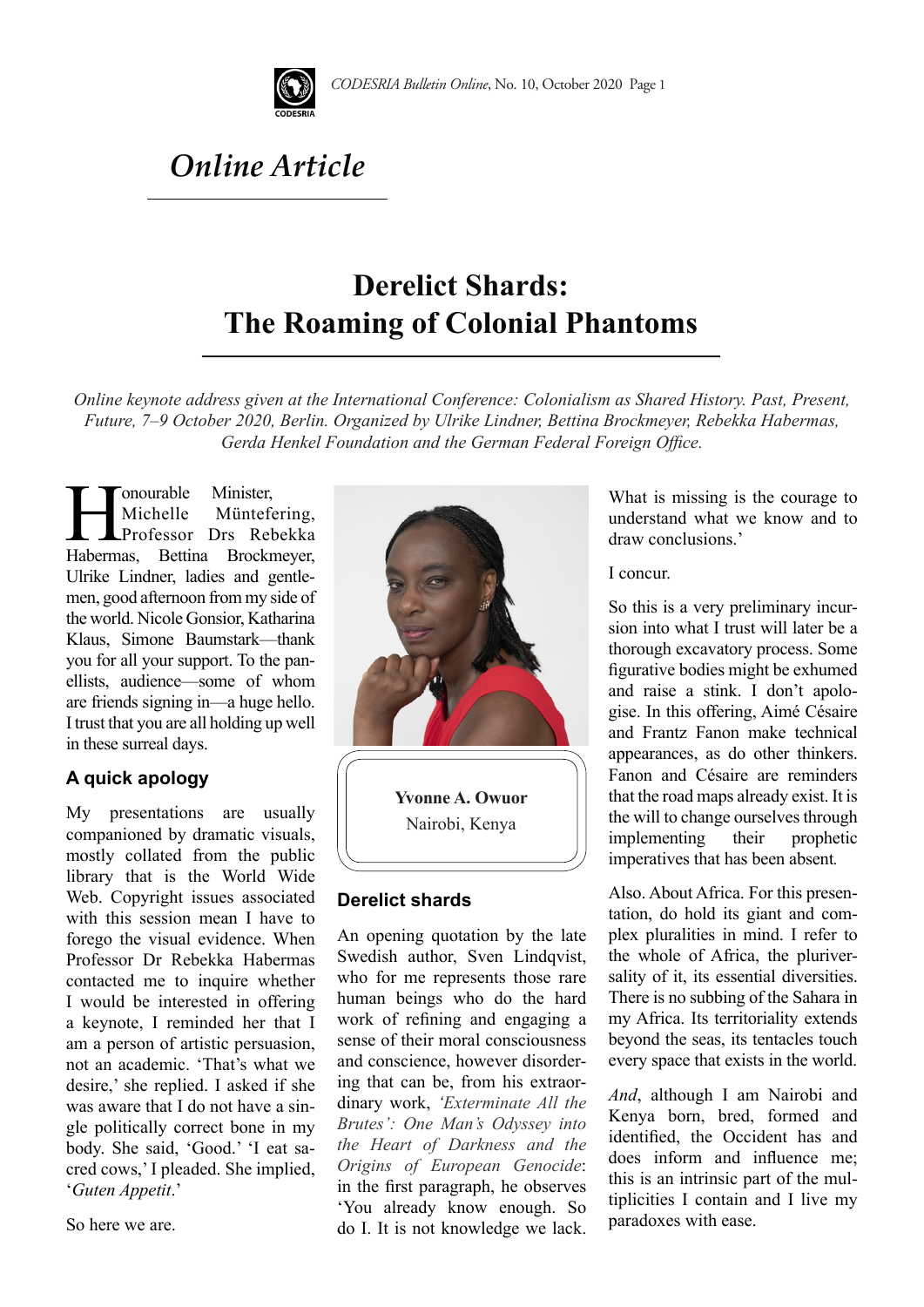#### *Next NB:*

History is a palette for me. I do prefer, it is true, the older and longer histories of my people. As brutish as the fairly recent encounter of Africa with the Occident has been, as soul-damaging as it still is, that encounter, in the scheme of our lives, is but a small, viciously irritating footnote in the longer trajectory of our existences. The stories of our shared encounters are myriad, diverse and dispersed. It is not a monolithic tale. We do have in common our experience of you, the Occident, the metaphor, symbol, the relation of you.

#### You.

*Sie.*

It is this 'you' that this reflection also attends to. I think, before we can arrive at a 'we', we must exhaust the accusative 'you', '*Sie*', not directed at the individual, but to a particular and historical cultural position, idea and consciousness and its world-making choices. The German colonial idea is a part of the Occidental colonial imperative, was informed and inspired by it.

'Shared': interesting word. However, we must prioritise, attending to the 'us' in community and later in the collective before we can finally arrive at a shared 'we'. Also, because the colonialism catastrophe did not unfold in isolation, the 'we' encompasses other non-African and non-European worlds, which I hope are enjoined in this project, if not the conference.

#### *Now.*

This paper went through two major revisions, and I use these to set out a context. The first version prepared for—was it May?—offered a point of view that called for a **forensic**  historical reckoning to help stay an inevitable coming explosion of rage. That became moot when fault lines were created by the grotesque public lynching of the human being, Mr George Floyd, and rumblings started all over the world.

A second revision was inspired by the worldscape created by the ongoing visitation of the coronavirus. I was startled by the discombobulations and public health disorders of societies that have behaved for the last eighty years as if they were exempt and excused from the vagaries of human suffering, that have treated the sufferings of others in the world, like the nations of Africa, as an intrinsic flaw in their nature. Around that time, I also happened upon a commentary on the June 2017 World Bank Pandemic Emergency Financing Facility and the 'pandemic bonds'1 they had floated. The investor nations included the European Union; the USA, of course; Japan. The bonds were oversubscribed. This bunch was betting heavily on reaping profits out of pandemic-caused mass deaths, primarily in Africa and possibly in Asia. These bonds were to 'transfer pandemic risks in low-income countries to the financial markets'*.* Put simply, here was the commodification of anticipated suffering, the instrumentalisation of anguish for profit. The human scavengers then proceeded to package their macabre money-grubbing and obscene feeding frenzy as philanthropy. My visceral disgust focused this presentation. It is now an **aetiological** enquiry.

There is an urgent human need to interrogate a 400-year-old cultural mindset. How does a dynamic culture get to lose grip of the basics of being human? How does this culture come to justify and then amplify its dependency on its predation of other humans? Is there any precedent for a culture seeing itself and intentionally undertaking a long-history probing of its cultural conscience and collective soul? In the pandemic bond subscription story I found a perfect condensation of the essential character of the European imperialism and colonisation project.

## *Colonialism as shared history?*

A rephrasing of the theme is probably required. When a psychopath enters a family's home and proceeds to rape, rob and murder, and then takes over the family pet, the premises and lands, grows grapes on these, mines the gold he finds there and becomes extremely wealthy in the process, later becoming host of the most elegant classical music soirées that are celebrated to great acclaim, no matter what, that brutalised, displaced, victimised family, if any of them do survive, cannot later engage with the atrocity that annihilated them as a matter of shared experience. The inhumanity, the violation of the basic covenant of human relationality, the desecration of dignity and decency forbid it. With very few exceptions—I can't think of any—the forced entry of Europe into other worlds remains a horror story of brutishness, cruelty, violence, predation and inhumanity.

What might a descendant-beneficiary of such a heinous crime do when confronted with the reality of this scenario, and finding a spark of human horror within seeks to at least understand? Enter into the worlds of the most shadowy of memories; undertake to collect and collate memory of the crime scene; approach with utter reverence the weight of tragic knowing that descendants bear. Witness. Attend to the truth (capital 'T'). Find a language for the experience of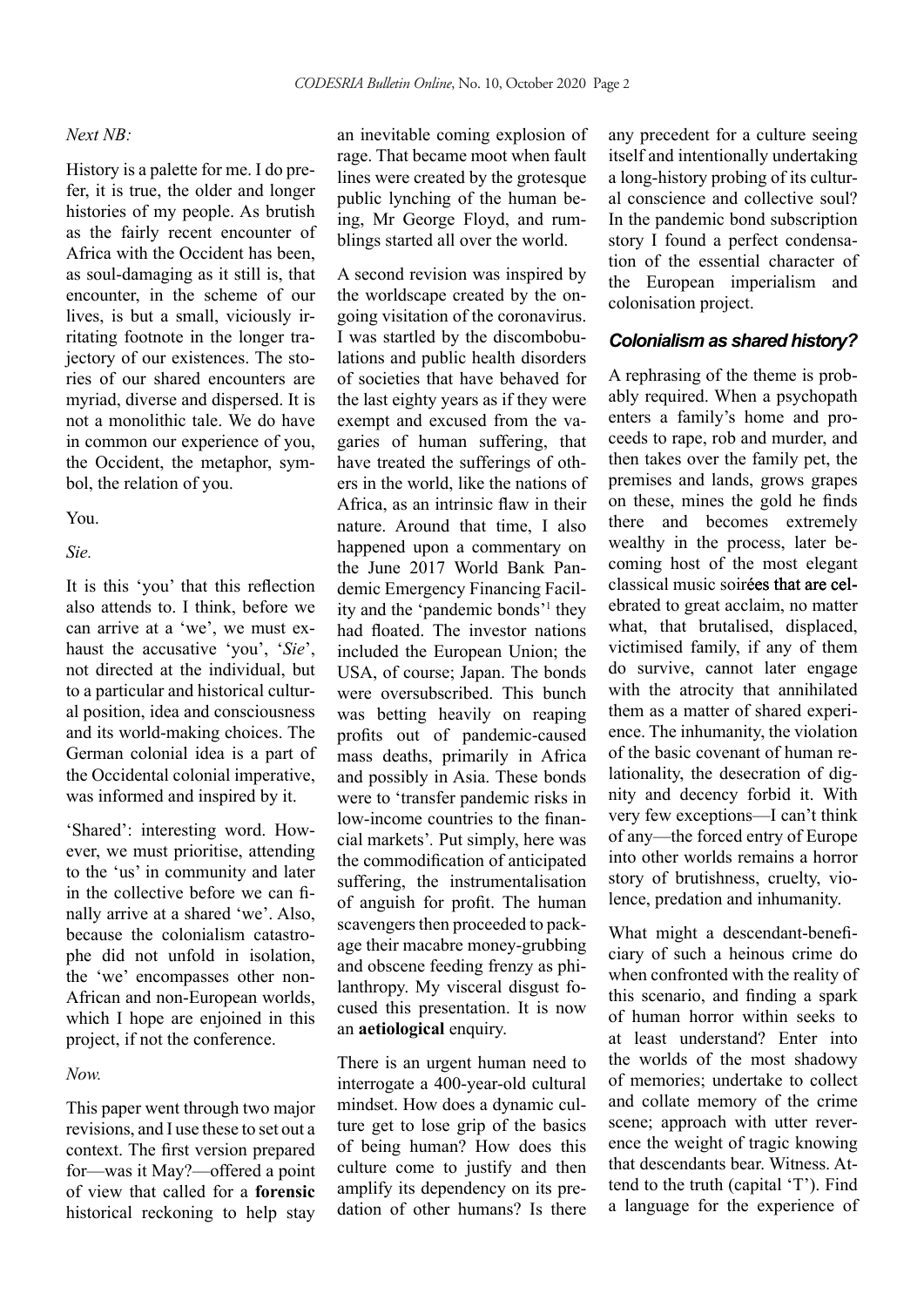that understanding. Translate into heartfelt grief. Speak it out to an other. Listen. Repair. There are no expiry dates for acts of human reparation.

Aimé Césaire: *'*No one colonizes innocently, … a nation which colonizes, a civilization which justifies colonization—and therefore force —is already a sick civilization …'.

I worry that unless a wilful effort is made to dig around the historical roots of the genesis of what becomes the colonial enterprise—I mean the human mindset and sequence of experiences and thought and cultural compromises that converged to make it unfold in the anti-human way that it did, yet another long season of good minds rambling round and round a dry watering hole will unfold. There are important questions waiting for all of us at the roots. I need to understand, for example, as a human being perplexed by the depth and intensity of evil, and who, with a billion others, still lives out colonialism's resonances and discontents, what was in the European cultural psyche that turned such an excess of its migrating population into sociopaths, psychopaths and serial killers operating in the world? This is abnormal by any historical standard. Why did it happen to Europe in particular, in the way that it did? Knowing the codes of life, hiding the intrinsic sadism under the veneer of Judeo-Christianity with its thoushalt-not-kill, thou-shalt-not-covet, love-thy-neighbour-as-thyself tenets, in confronting the other, why was there such a wholesale failure of faith as life and action? Future research processes, probably by combined teams of forensic pathologists, anthropologists and psychoanalysts, might uncover some of the reasons for this aberration, which then proceeded—mostly through a hitherto unexperienced will to violence, will to annihilate masses, will to genocide—to turn its derangements into laws of and for the world. By the way, I use the metonym 'Occident' to refer to the ideological space from which the originators and architects of the catastrophe that became colonialism emerged, for the sake of aetiology and the tomb-poking process that is this presentation.

Oh yes, about those pandemic bonds … Good news. Fortunately for humanity, the winds of fate do sometimes blow fairly. Covid-19, that equal-opportunity existential threat, has caused the would-be vampires to join the rest of humanity in reflecting on the meaning of human vulnerability and mass suffering, of dealing with uncertainty and making peace with the unknown. The paper on which the bonds were printed is bulkier and more valuable than the anticipated returns on investment. And this year, the World Bank ditched its second offering.

## *A shared history?*

There is a one-word answer to the implied question. What we share most in history is the Greek word, *trauma*. But what to do with it when trauma is a multiprism, multi-form, distinct-character presence? At the core of the tragedy of colonialism is the sadness of wilful destruction of the gift and treasure of the intimacy of humanity, of what-could-havebeen. What we lost by the violence and hubris of this encounter-madetragic was each other.

*Derelict Shards—*the conference's title references jutting, sharp and pointy bits that still pierce our ease with one another; phantom pieces of shrapnel from the fallout of our fatal encountering in this ghostmaking project, not aided by the faux-innocence and deliberate amnesia that sweeps our many restless dead (yours and ours) under metaphorical carpets.

You wanted a speech. I have none to give. If a type is required for this presentation, then call it a **dirge**, or an introit for a requiem, or a literary autopsy. A dirge is a call for introspection for the dirge-singer, bereaved family, community and the deceased, whose life, most African cultures understand, is a continuum. The dead must still account for the meaning of their choices, their existence and the effects their lives had on others. There is a witness. The dirge is a site and space of, among other things, argument, audit and debate. The dirge is a site of witness and also outpouring and acknowledgment of the pain of grief. Oh yes, after the dirge has detailed the things that need to be shouted out, the dirge-singer is at once forgiven and is not held accountable for things heard. (I am indemnifying myself, here.) The dirge becomes an outlet for the release of the ghosts that would lurk restless, for the sorrow that might consume its holder, for the deceased that died afraid that they would be forgotten.

*Another point*: I find that I treasure the word 'autopsy',<sup>2</sup> in its etymological and aetiological sense, as a method of inquiry. Autopsy, 'see for yourself' in naked, unvarnished truth the innards of what is before us in a prosaic and philosophical quest. For colonialism's form-changing, euphemism-dolling phantoms, I wish to offer a ruthless autopsy service.

This presentation unfolds in a literal, digital and metaphorical Berlin: a city one cherishes, yet a city that is also in itself an unsecured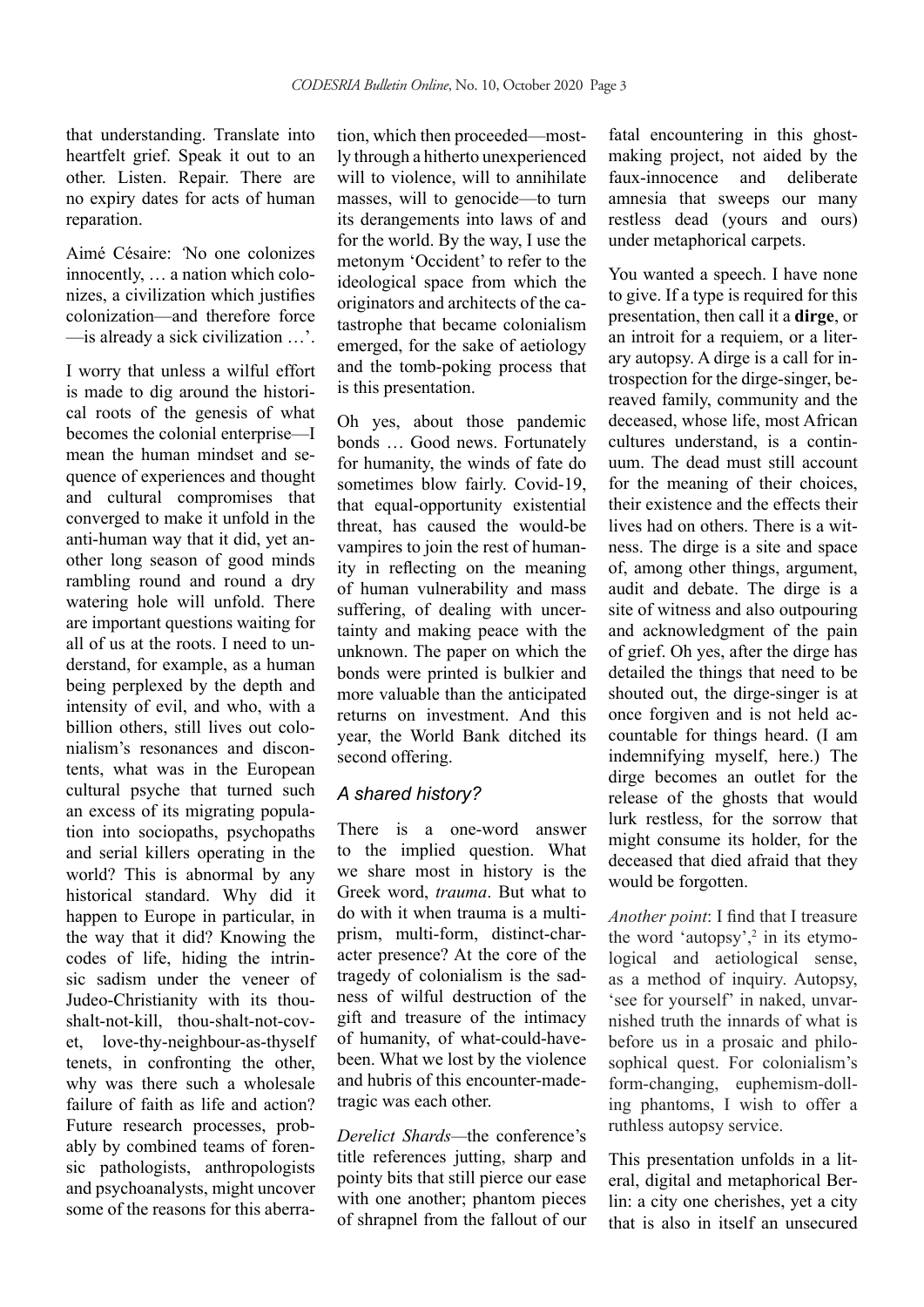multi-level crime scene of historical proportions. I heard a tentatively hopeful question behind the provocative conference title. Here is my position: *It is still premature to ask it.* You see, we have not yet even evolved a philosophy or grammar for the reconciling of our rattling skeletons, those dread phantoms and sometimes frolicking ghosts that roam the carnage of the devastated landscapes of tragically generated pasts that leach into the present with a lack of acknowledgement, with excessive noise, with ceaseless conceptualising and abstraction, and with which we collude to do nothing, and through this do-nothingness suffocate the life and keep sealed the doors of hope for a robust, living, human future between us.

Back to aetiology.

*Sie.*

You.

#### *The Occident—not just Germany*

As with many shape-changers founded on ether, the Occidental notion always reshapes and reforms itself. Where are we now? The Five Eyes Alliance? The North, the West, Developed, First World, Nirvana? What is your presently trending metonym? Anyway, the idea of the Occident was given a dogmatic imprimatur through the 7 June 1494 Treaty of Tordesillas and an associated Papal Bull that launched the alleged Age of Discovery. Didn't anyone ever think to interrogate such a ridiculous demarcation of worlds? No? Then, let us jump centuries.

## *Timeline: Berlin (15 Nov. 1884–26 Feb. 1885)*

A summit of the leadership of the world's thieves who gathered ostensibly to resolve the Europe-cre-

ated questions connected with the Congo River basin in Central Africa, but also to apportion a continent of cultures, kingdoms, nations and peoples with no sense of the will to genocide of those who would be imposing themselves upon them in order to satiate their lusts, avarice, bloodthirst. They would secure territorial rights through carrying out a long, mostly asymmetrical war, flying the twin Trojan Horse figleaves of a civilising mission and the spread of the Gospel of Jesus Christ, which they didn't believe in and which had deeper and older roots on that continent than in Europe. In this event, the real human motive—avarice, wealth, power was hidden. Everything was made to sound like philanthropy. The next-level game in the *'we-areplundering-killing-maiming-destroying-you-really-for-your-owngood'* ethos. Soon after, murderous European hordes, mandated by their home nations, would fan out across an ancient continent, looting, burning cities to the ground, committing mass murder, erasing humans; raping, spreading thirteen different diseases (ranging from dengue fever to syphilis, measles to the plague); rewriting histories so that, years later, an apparently educated French president, Sarkozy, would stand in what had been a trans-oceanic, transmodern trading centre systematically distorted by his earlier compatriots, and confidently state that Africa had no history to speak of, until … the European.3

## *The 'shards'*

There are a trillion 'pieces' of 'colonialisms' scattered across our worlds, transcending borders and time and space. Your museums, collections, libraries filled with looted artwork, power objects, documents that bear testimony to the egregiousness of your ancestors' acts, the intrinsic evil of this catastrophe. Yet these do not translate to your Occidental publics as anything meaningful, or human. Mr Sarkozy's education, with its cultivated blindness, did not allow him to connect the Senegalese high-value looted artwork, the elaborate cultural items, the human body parts in French stolengood clearing houses also called museums and collections with the young people he addressed in the city where his compatriots in the more overt colonial era had acted out those crimes. It is the unreflective conscience, the morally voided soul that can speak such poetic twaddle with intensity and confidence and behave confused when challenged.

Do you wonder what psychological processes allow one culture to project a void upon an older, grander continent and all its people while transporting and hoarding the bounty of its civilisations in its cities? What psychic force gives confidence to a European to affirm the sobriquet of 'cannibal' to another when it is to Europe that the ripped-up body parts of our numerous dead, the murdered, are transported, are kept, are fetishised, are stored and are even debated over?

You, Germany, with your shrines and reflections on the devastation of the Shoah, where there is to this moment a dispute about what to do with stolen, appropriated, desecrated human remains, the sad evidence of the Occident's shocking, gruesome crimes against humanity, by ancestors of whose lineages you are aware. That this depth and scope of unadulterated evil does not even seize your national conscience says everything that needs to be said, not only about our fundamental disconnect, but the fact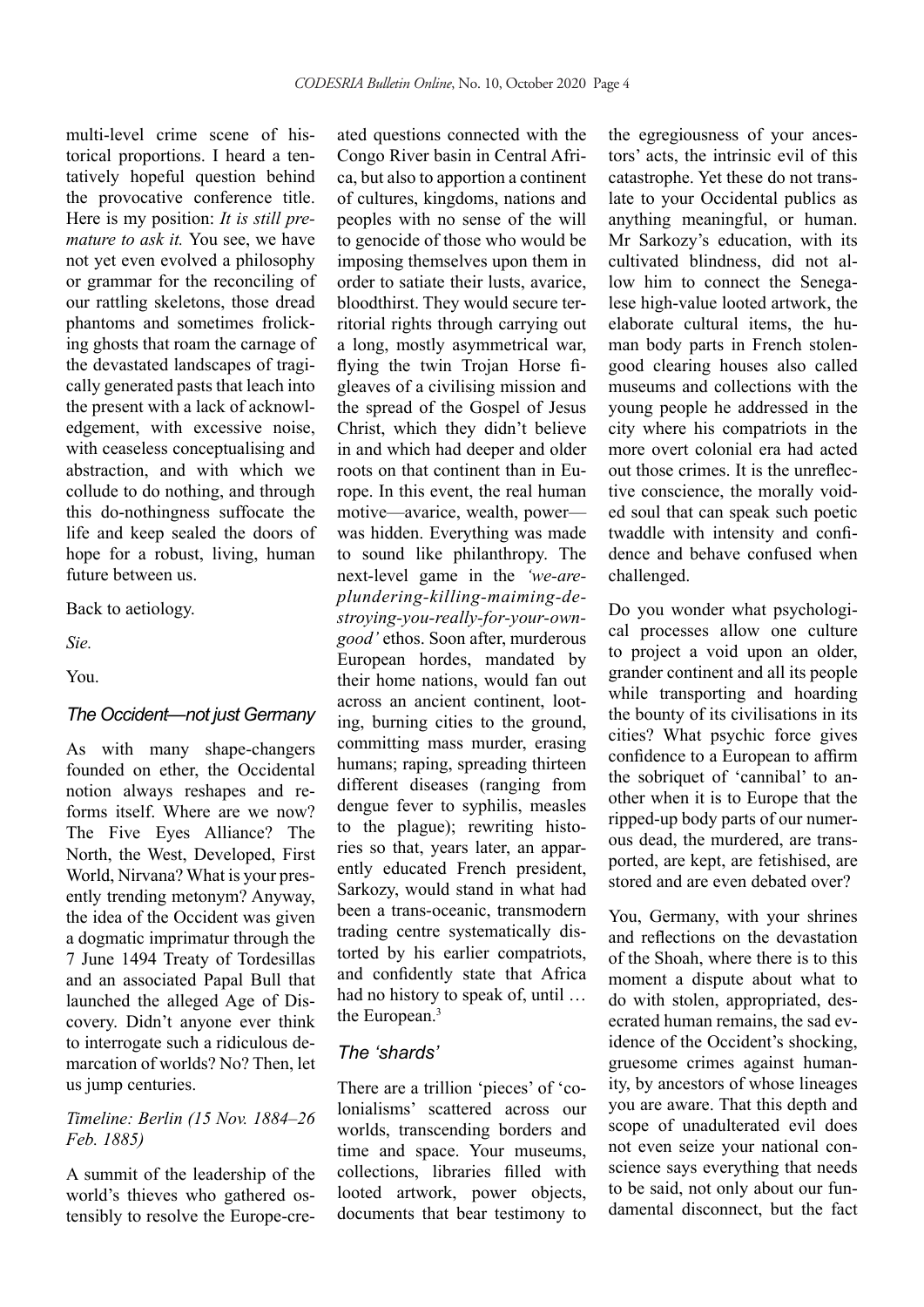that the site where the most difficult work needs to be done between us is in the struggle towards re-humanisation.

What does it mean for you to be human, Germany? What will it take?

## *Let me take this dirge an octave higher.*

For your culture and peoples, colonialism was only your obscene worship of the golden calf, your dedication to Mammon to which you gave over your souls in order to seize power, wealth and control at the expense of human existence and the rights of nature. You suffocated your own humanity, plunging the earth into grief, tragedy, anguish, horror. And you still refuse to reckon with that reality, with your disease distribution and your bewildering necrophilia, to which you are so attached; you compound your horrible murderous acts with a shocking inability to agree to return the dead home. You would rather see them in display cases or jars, wouldn't you?

Shared colonialism? Which of the thresholds of our discontent do we cross into first? Epistemic, Economic, Theological, Scientific, Conceptual, Ontological, Philosophical, Historical, Linguistic, Cultural, Militaristic, Technological, Biological, Civilizational, Imaginational, Aesthetic, Teleological, Psychological, Typological, Natural? Pathological? There is tangible historical evidence to go with each of these and other unmentioned categories.

Let's do this: Open the crypts today, exhume the graves and put out the formaldehyde bottles where you have stored the bodies and body parts of our desecrated dead, and invite a pathologist to generate

a report. That is an historical document too, isn't it? These pieces of colonialism are in your midst. Why are my ancestors' bodies and body parts still mouldering in your museums, those shrines to that gesture to the thieving souls of your ancestors? Why are you still struggling with respectfully returning the deceased home? Talk to us. Is it that you believe that by keeping them you are able to retain a powerful and magical hold over our lives? Are these your vibranium? But seriously, how will we ever bridge the fissure of the daily airbrushed Occidental conscience regarding Africa's humanity? Will you dare to name the bones of our people you still have in your museums, collections and storerooms?

And while you are at that, close down your awful zoos. They are the evidence to the extent to which your acquisitive savagery extended itself to nature. Must you possess what belongs to others even at the expense of their right to life where they best thrive? Sharing colonialism? I think somewhere there might be an East African Savannah Giraffe named Gretel suffering uncommon winters in an enclosure. Why?

# *Colonialism—in the past?*

My dears, it is only a plane ride away. You have great choices: Australia, Canada, the United States of America, Brazil and New Zealand: cool destinations. Northern Ireland—yes, that too. There are also quite a few islands to choose from: Chagos, St Helena, Reunion, Mayotte, Lampedusa, the Malvinas.

Are those places too far from home? Easy. Visit your museums, university storerooms, the many private collections, archived materials, your libraries. In addition, I wish to remind you of a most excellent, so readily overlooked site—the grand old banks with mandates that originated in the colonial feeding frenzy. And their records. And their listings. And their networks. The auction houses too. And how could we forget all the chartered companies representative of virtually all the nations of Europe, including the play-innocent Scandinavians? They are the mandated beneficiaries of a long, long season of plunder. What of those chartered companies that evolved into the myriad companies you uphold now as beacons of great light on a benighted world? You know them. You know why. The purpose of the colonial project was singular: acquire wealth and profit by all means necessary, even genocide.

And they did so with extraordinary success. Nothing says 'shared' as much as do African goods building European economies for 400 years.

## All good.

Now, in a cool, business-like way, in the interest of sharing proceeds, as part of a new historical mandate, let us research and set up an independent forensic accounting project for every one of these companies with historical associations. There is a Mount Everest of debt that has not yet been repaid in full. I suggest that in consideration of work done the interest be calculated on the **outstanding debt** rather than the original amount generated out of African stolen resources. And please let nobody confuse this, the settling of accounts, with reparation. That is a completely other conversation. (And you still deign to wield foreign aid at us as if you were offering us a divine favour.) We are not yet addressing the acts of violent plunder, the paid militias, the manufactured wars, the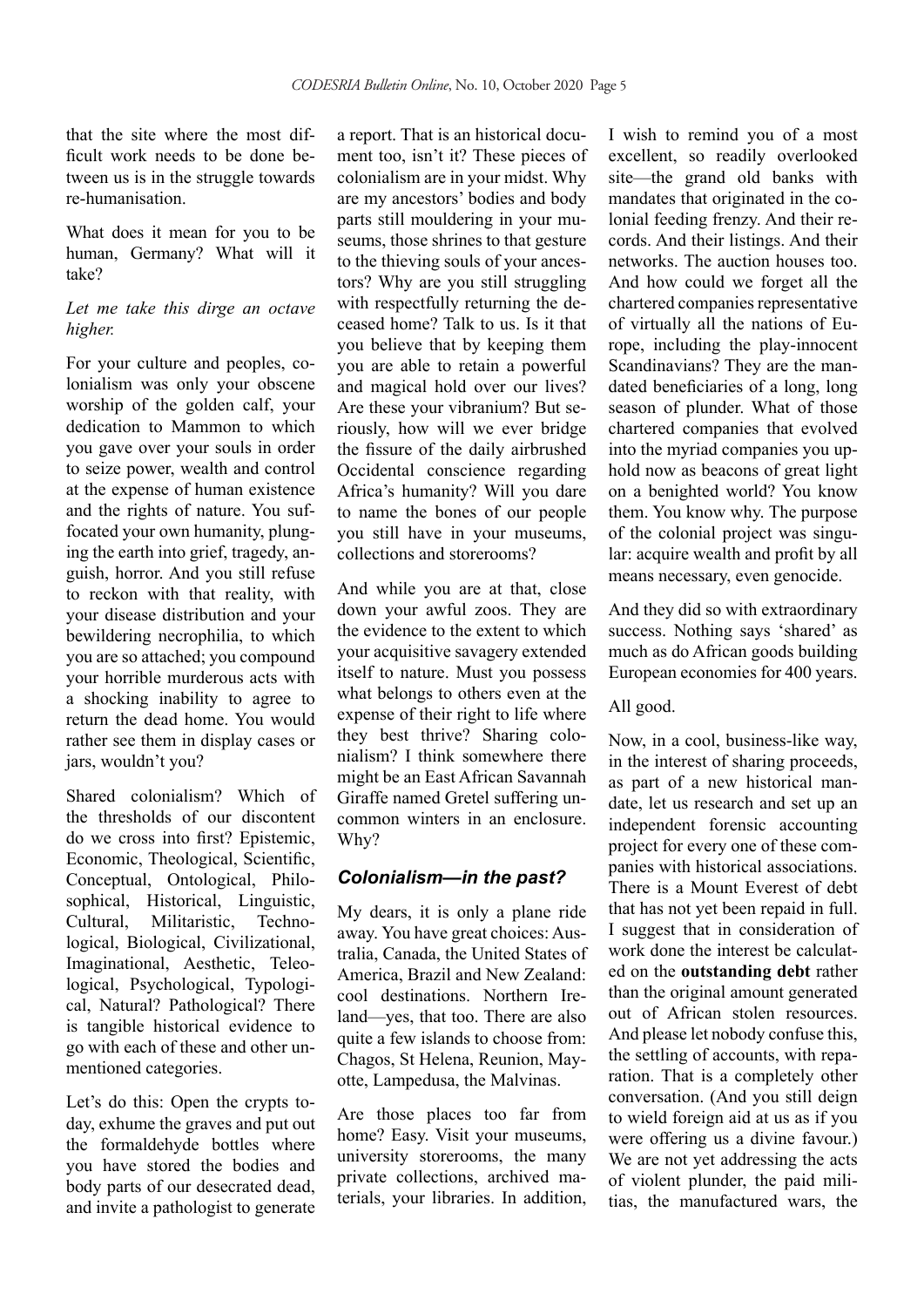human trafficking and slave-making, the genocide mandates of all these by brutish trading companies supported by the state, institutions and the security apparatus. These too need to be examined.

Was this awfulness really necessary? Given that such similar nonsense continues to this day in a place like the DRC, or even Bolivia, do you actually believe that this is in fulfilment of living out the highest human ideal? Have you ever explored this?

Development Aid is your holy grail—the poverty and pity economy is a lucrative one, as the pandemic bonds show—but I trust that you know that we know that your debt to us is more than those couple of coins you roll our way? We are aware that at least 65 per cent of the resources, probably more, from our continent still sustain your economies. Does this set-up make any sense to you? Why does a system with roots in the catastrophe still persist and inform what we call 'economy' today? This is not just a matter of colonialism as shared; this is colonialism as continuity.

By the way, I should have asked this earlier: What do you want of us now? What is your agenda this time? Our experience of you is that your interests in Africa has never been without a motive that is fully for your benefit. Tell us upfront what you want. What is in it for us? Whatever your answer, keep in mind that between us lies a chasm filled with irresolution, sorrow and suffering; of war, disease and genocide; of plunder, rape, erasure; of sustained contempt, atrocity and evil; of willed amnesia; of propaganda, rebranding, theorising and appropriation; of a life and resource debt owed, things that play out to this day.

But of greater interest to many like me, as we autopsy colonialism, is to gain insight into the cultural imperative that managed to transform human beings into commodities and holds nature ransom. What sort of pathology infected the mind and culture that could do what it did? We understand that Europe has had a terribly long history with the slaughter of its own people. The reason for the ghastly Westphalian principle of sovereignty exported worldwide stems from needing to end the Thirty Years' War, with its over eight million dead. What fed this ease with human slaughter so that this became an abiding feature of the Occidental hegemony? To explore this theme we would need to call in theologians and theologian-exorcists to work with researchers, for by asking it we understand that we enter into the realm of seeking to understand the mystery of existential evil.

It is true there are only a few nations that might state that they have historically been exempt from an experience with colonisation, the occupation and domination of another's territory, their physical, imaginative, historical and cultural life. Yet, in my experience, there seems to be a certain shudder of secret pleasure at the memory of having dominated others, a nostalgia and even longing for a return to something like that. What the Occidentals I have encountered find almost impossible to offer and engage with, a probable site of shared humanisation, are their own stories of being victimised. The Swedes I meet are reluctant to remember that their ancestors, turned into serfs in their own country, built St Petersburg in adverse weather and geographical conditions, and that a majority were worked to death doing so.

As a site of inquiry, of gathering insight of the affect, might Germans consider the season they refer to, when they do, as the 'Occupation by Allies', as a possible site of a deep cultural woundedness that might find resonance with the colonial experiences of others? I am an outsider—so I am probably hitting a volcanic sore point, as clumsy as a bull in a ceramics shop. I mention this, because in my sojourns here, I have been struck by the telling absences, the familiar silences, the recognition of the species of ghosts, and the complexity of unease in speaking of this time. Perhaps this has as much to do with why such an occupation took place in a divided country. The gaps are interesting: the absences and silences are found in historical telling and literature: the meanings of occupation and amputation, displacement within your own home, of losing worlds, of living under the insult of mediocrities who lord it over you, and as they do so inform you that this is for your own benefit. To dare to speak, even of the meaning of this in a truthful way, is it not possible? You see, such a (good) dangerous space would subvert an expectation of an engagement that has been strongly preferred, for all sorts of reasons; a sort of power to read Africa as the pitiable perpetual victim, a scapegoat upon which much horror has been visited; an engagement that would allow the perpetrator, now in political repentance, to seize the role of restorer and administrator of balance to the once-again passive recipients, but this time of goodwill.

## *Don't do that.*

The role and power of the African space as a listener to the history of the Occidental is quite possible in the goal towards the re-humanisation of all peoples. There are im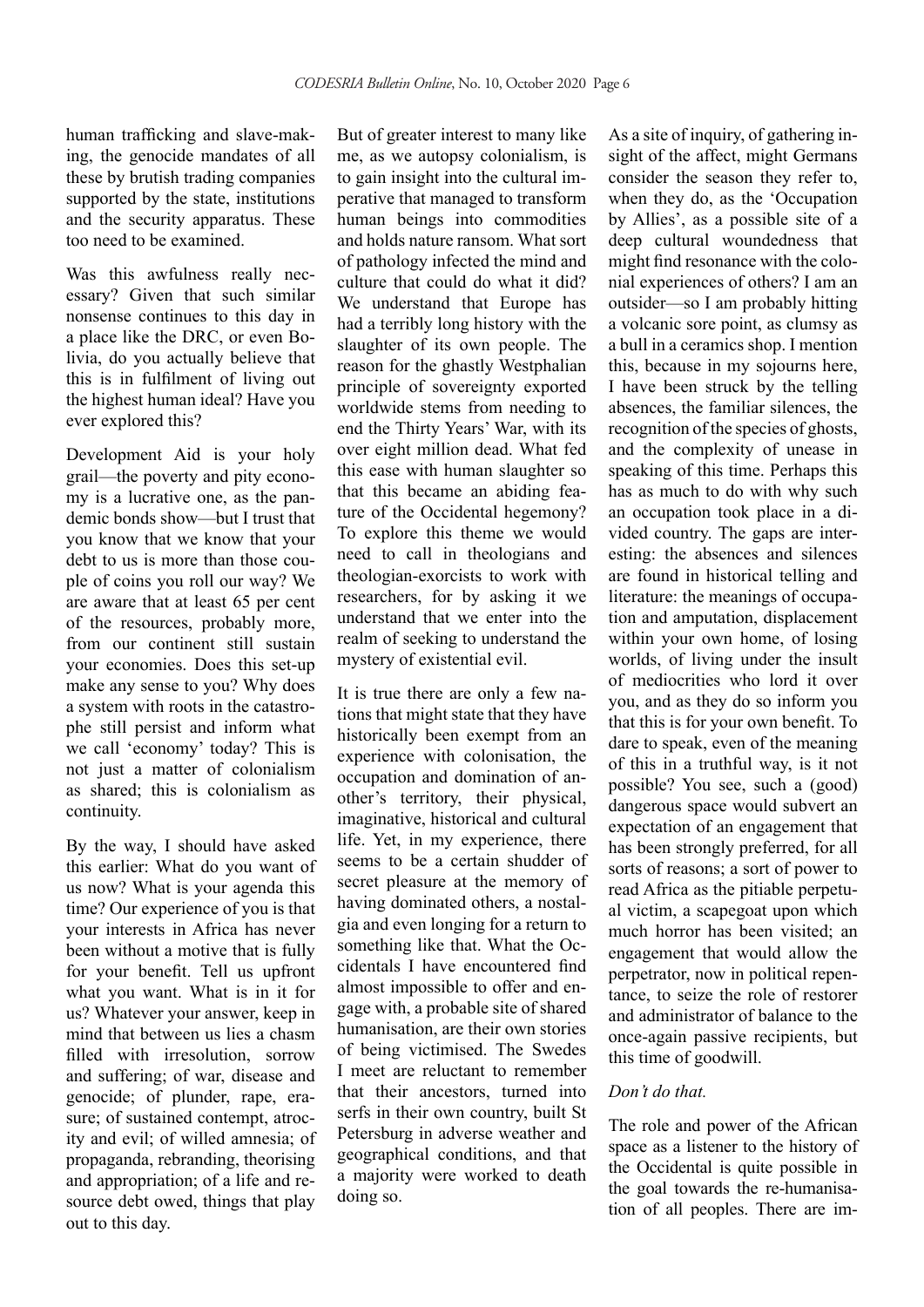mense possibilities in juxtaposing similar experiences to arrive at a human jargon of embodied histories.

#### *Uncomfortable?* Good.

You see, if we are to break into the heart of where our exchange becomes meaningful, transformative and future-making, then we must stand metaphorically and historically naked before each other. We traverse a tenebrous nightscape between us. It is knowledge, order and truth we seek. Drop the airs, the layers, the sophistry and associated bullshit from the get-go. Let's go for a visceral, truthful, even messy, yet fully human engagement that we and our whole world needs, and do this with fearlessness. The instrumentalised, systematised, valorised and exaggerated fear of the other led us to this abyss in the first place.

#### *Oh!*

I remembered something else.

My dear Germany, just what the hell was that thing you did, that reparation offer you recently made to Namibia after so many years of negotiations?4 On top of that you even tossed in that development aid covered the shortfall. Had you gone mad? Such obliviousness and mediocre engagement from you, Germany? The Nama and Herero suffered an invasion, a war, put up a spirited fight to secure their existence; they suffered a gruesome and cruel genocide, they lost their country, their worldview, their selfknowing, their imagined future; their lives were forever framed differently because of the policies of your known ancestors. We would have expected this vacuum-thinking outcome from the responsibility-denying, self-mythologising Anglo-Americans, or the perpetual-performance-of-innocence Swiss and Scandinavians, but not

you, a nation that has kept a stern gaze on its chasms.

Possibly there is more behind the scenes than we hear about, but the media reports suggest an historical dissonance and shockingly lazy thinking. What a missed opportunity.

But I get it. There is an underlying terror that probably informs this insulting gesture. The full opening of that Pandora's Box of reckoning would reveal the kind of skeletons that dismantle the slick veneers of imagined civilisation. To admit to an intrinsic impulse to genocide, to necrophilia, to inhumanity would damage carefully cultivated Euro identities. The African space is a scrying mirror for Occidental culture: look in it, hear from it, do not get so entranced by your reflections in it, that is not the point.

More on this topic:

I looked at what other imperially offending nations had offered as gestures towards meeting with and seeking to reconcile heinous pasts. You are aware of the Murayama Statement released by former Prime Minister of Japan Tomiichi Murayama on 15 August 1995, 'On the Occasion of the 50th Anniversary of the War's End'. Murayama apologised for, and named, Japanese war and colonial crimes and atrocities, admitting to Japanese responsibility for the deaths of millions. Can this conference imagine such an engaged cultural reckoning with conscience?

By the way, no human desires another to wallow in guilt. That is selfish. Guilt will not magically change the past. What is sought and desired by the afflicted is to be seen, heard, acknowledged; to be soothed; to be given a chance to face the offender. To hear the offender accuse himself of the fault is meaningful. Such courage might unleash a treasury of options that open up the imagination of a more forgiving future. Reckoning must be written on the body, then we can really begin to experience history as shared.

But I do not hold my breath.

The Occident on its own volition seems incapable of the basics of such a gesture. Hubris. It is, however, likely to find the capacity when the ascendant Starship *China* locks into place and wishes to finally have a discussion with the descendants of the architects and perpetrators of their 'Hundred Years of Humiliation'. Don't hold it against us if at that time we ask China to squeeze from you our apology statement while they are in the process of collecting theirs.

Speaking of China, I note with mild amusement your chattering fluster about Africa's tryst with the East. First, Chinese historiography is intricately connected with Africa's older and recent pasts; this is a reactivation. Second, the attraction of China? A change of script is as good as a rest. And the BRI is compelling in its vision. Third, our continent should also have bound its fate and future to the intentions and ambitions of Bandung I and II, and not pivoted westwards into a trap.

#### *A brief digression:*

To be clear, the type of speech I would make for an Africa-initiated process would be different. There I would speak of turning within, of observing, re-strategising with a goal to winning this overlong war of worlds; to focus on rediscovering a delirious love for ourselves and to make our nations the bounty that they are for their own. And to prioritise Asia, South America, the Middle East, Caribbean and Oceania.

*End of digression*.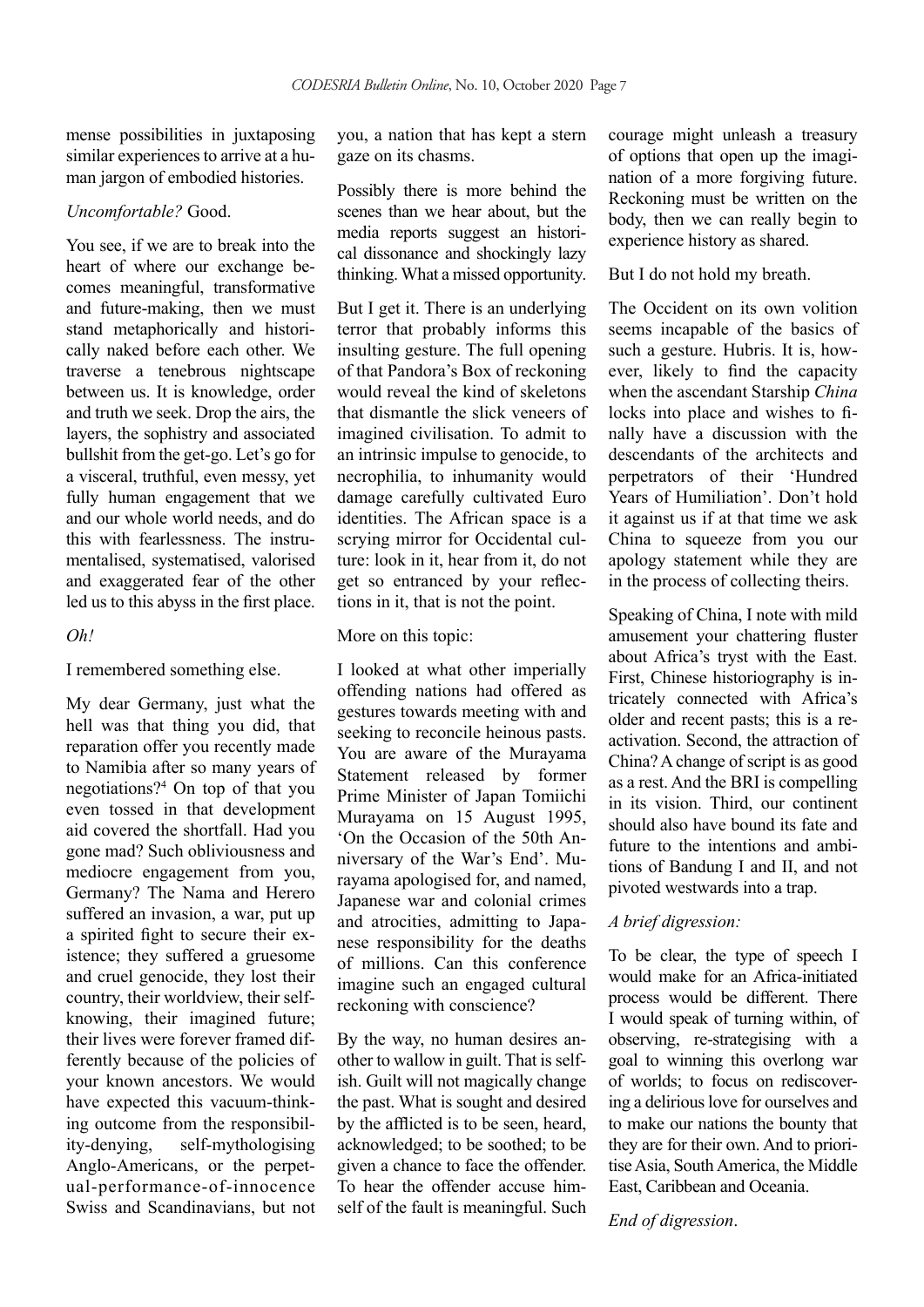## **Dealing with the present**

You know, we need to explore, together, how scholars of the world might engage with a culture addicted to a nihilistic moral disintegration; what a friend, the scholar Dr Wandia Njoya, calls suicidebomber tantrum-throwing, which threatens the rest of humanity with annihilation if it cannot seize what it wants. Have your thinkers ever reflected on why the Occident reached such a state of being in the world? I have an untested hypothesis. It is situated within and around the history of the European plague (pestilence) from mid-1300 up to 1500, which came on the back of the Great Famine (1315–17); an existential terror that penetrates the bones of the cultural spirit, a continent almost annihilated, losing 60–80 per cent of its entire population. A ceaseless season of extensive trauma and the deepest suffering would thoroughly distort any human psyche, more so if it were an act of invasion and conquest of territory by rats and fleas that neither prayer nor monarch nor army could contain. Did Europe suffer a soul wound that became a spiritual black hole? I have been struck by how much plague references show up in your lexicon regarding Africa, although we had little to do with it—you were not as important as Asia and what you call the Middle East in our economic and trade networks. But I have been curious about how much your plague shadows are cast upon the black body, upon your imagination of blackness, almost as if by doing so the revenant keeps away from Europe. It might explain some of your rather archetypal, fetishist, unreasoning responses to questions of African agency and beingness.

The Cesairean exhortation is to see and think clearly, and—an impor-

tant word here: *dangerously*. We need a way to put to rest what burns in our souls in a blend of grief, regret, sorrow, anguish and denial; what we lost when one human culture chose to break its covenant of dignity with other human cultures, a psychic disruption that not only destroyed the codes of all human hospitality, but also calcified the human heart. The history we seek lies elsewhere, within the ruins and ghosts of what-could-have-been, inside the lives of descendantsurvivors of your insanity. Your ancestors brought into play some preternatural forces that they let run amok. These need to be understood and confronted in order to be returned to the metaphorical bottle. They need to be named. Naming is an act of an exorcism, and we definitely need that between us. Where else can we look for salvage? Inside old history.

You have somehow conveniently 'misplaced' the stories of your much older culture of encountering varieties of Africa, whether through the multi-century German veneration of the unmistakeably African commander of a Roman legion, the Christian (before Europe's own embrace of Christianity) Saint Maurice, who died in Aganum Switzerland, patron saint of the German Holy Roman Emperors, for whose lance, spurs and sword Henry the Fowler (919–936) ceded the Swiss canton of Aargau to an abbey and which were part of the regalia used at coronations of Austro-Hungarian emperors until 1916 (yes, the twentieth century). There were three early popes from the Roman province of Africa Proconsularis, and generals like Hannibal Barca and Scipio Africanus. A modern revisionism that pretends to an unbroken melaninfree cultural European line is rather daft, don't you think? The easy

pluralities and diversities of society seemed to have been the norm there as elsewhere. It leads us to the right and proper question: How did this change? What happened? Why is there still an army of zealots always disputing things even at the sites of the evidence of nonracist multiculturalism in Europe, although it wasn't called that? But what happened? The plague? And whose bright idea was it to prioritise pigment and then entrench the psychosis of racism? When and where did the break occur?

## **A shared wholeness?**

*Is the repair of the consequentially tragic past lost to us?* Of course not. We are humans imbued with an infinite imagination. We can race into realms where ten thousand worldviews that survived your onslaught still exist to read memories there. Out of these might a new grammar of history emerge. *Is there a kinder more human future for and of and between us?* Probably, and most likely under and through the China-originated BRI, since you are a part of it too. We are likely to re-encounter one another again, as Mandarin speakers.

But more seriously.

Some thinkers-on-trial work is required. Is your culture willing to poke at your Charles Darwin, John Locke, Carl Linneaus, Imannuel Kant? Not forgetting that completer of philosophy, too, the beloved Georg Hegel who boldly stated that 'Man as we find him in Africa has not progressed beyond his immediate existence'. And we, the non-existent, in the Hegelian sense, have had to live out the belief of the Occident in this capsule of condensed stupidity. Will you be stoical as our scholars saw off the feet of your gurus and bring them down to their right and proper size? You seek to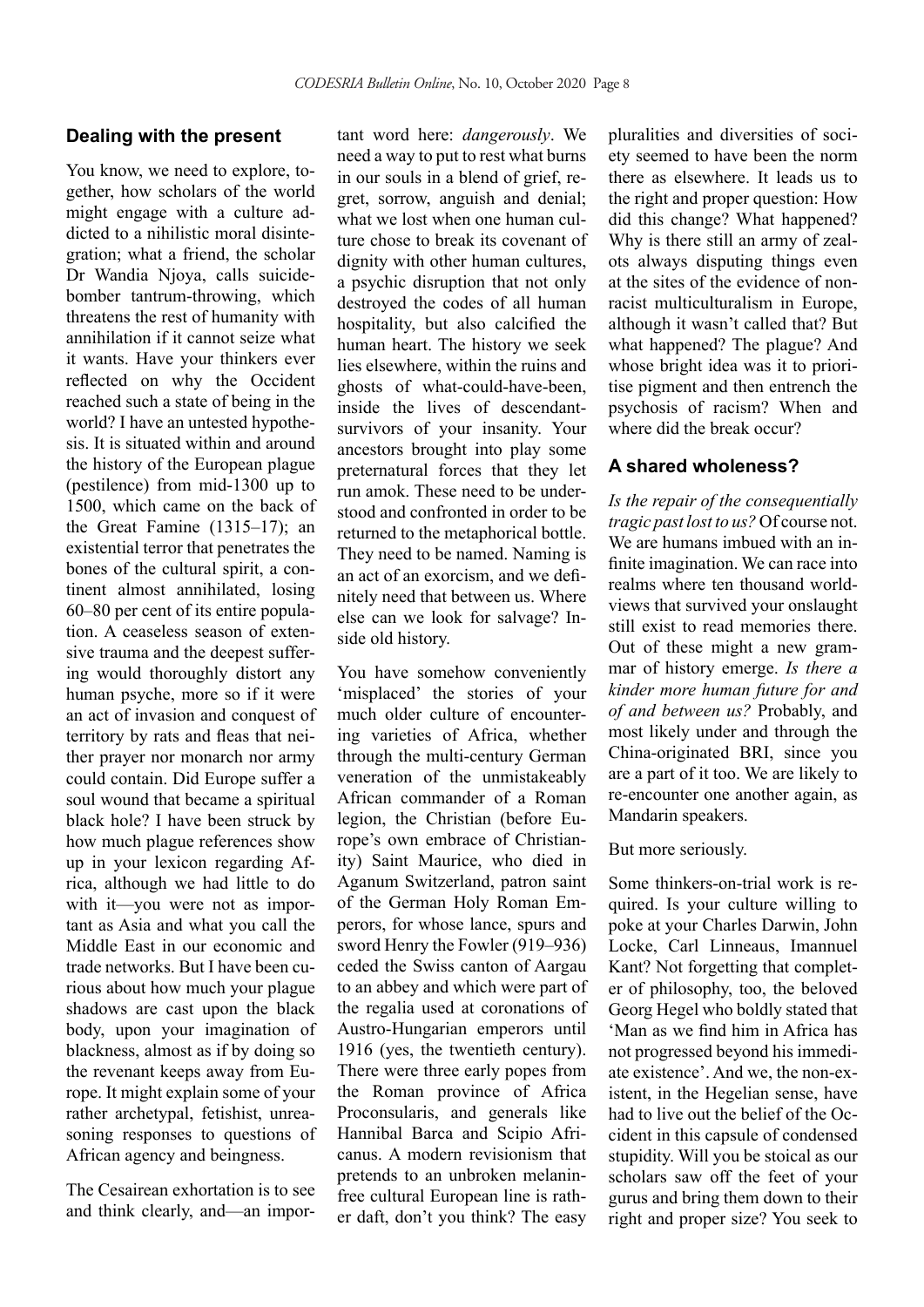write a way into another future? Of this we are in agreement. But apart from panoptic-minded thinkers from across the disciplines, we shall need new words, fresh imaginings and imaging. We might also need to recover the old words that your ancestors and you blocked, mocked, derided. To this purpose, will you also allow representatives of the people your ancestors murdered, traumatised and wounded to meet you in an amphitheatre where memory and history throb, where the rites of repair and reconciliation can be effected? Will you allow yourselves to be silent and listen, or drink bitter herbs and eat the things, the sacraments that lead to wholeness? Will you learn also for your own sake, and the sake of your descendants?

You know that we need an official armistice ceremony, probably in Berlin, to close the conference that launched the war against our worlds. We also need to co-create a liturgy of shared grief, a way to reconcile our ancestors, these wandering ghosts. We need to find another phrase to replace the benign 'colonialism'. I propose 'The Horror'— mostly out of mischief, to return to Europe that damn Conradian gaze. We would need to 'do' history differently: a muscular approach that is transformative and restorative of lost humanity.

#### *Scenario one*

I imagine a process made up of a legion of excellent-thinking persons representing the disciplines, who swear allegiance and belong to no nation, apart from the realm of History, Truth, Justice, Confession, Atonement and Reconciliation, who would oath themselves to the highest human values including integrity, courage, justice, truth, fearlessness. They would reopen the records of the old impe-

rial companies and other private and commercial institutions with long colonial roots. They would audit the museums and collections, list the plundered assets of cultures and prepare a fee note. We are not talking about reparations yet. We mean the first order: the financial settling of outstanding historical accounts. Families and colonial company beneficiaries are known. The money trail is meticulous and the evidence lies in bank vaults. An audit and recovery of historical assets process becomes a necessity if historical truthfulness is to be reached, isn't it? No one is demanding the trial of beneficiaries, although an apology and acknowledgment would be desirable as part of a reparative activity. The team would visit descendants, or host descendants; they would listen, archive, honour, witness, learn, record, collect, exhume, uncover, audit, analyse, reconstruct histories from communities. They would be film-makers, storytellers, dancers, data specialists, biochemists, anthropologists. coders those needed to think create, hear, imagine. They would develop new questions. They would deliver accountability reports to the nations.

#### *Second scenario*

Are the under-40s represented here?

Are you?

Flee. Run.

Tear away from the elders of another generation, figuratively and metaphorically. Physically too. On your way out, raid the libraries, and pick out the literature that they ignore. Distill this and evolve a new grammar of action and thought system as you ruminate on the poetry and prophecies. Go beneath the surfaces and evolve a method

to guide your original quest to restore humanity to wholeness. Exhume the graves the elders hide from you. Bring the cold bones in vaults up to the sun to be named and to be accounted for. Raid the museum storehouses. Rewrite the texts on walls where the bounty from atrocities are on display. That which should not be displayed in the first place, send home. Take the canon and set it aflame and see what endures. Dismantle the typologies, the boundaries and hedges that sustain a collective stupidity that is obsessed with dissipating truths. Write apology notes for assorted ancestors. Begin, at last, the real age of human discovery of the human and of the custodianship of the earth using the instruments of your time: technology, platforms, codes that confuse us. Judge us ruthlessly. Spare nobody. Doubt everything. Doubt me. Escape before you are seduced into inheriting the stench and weight of a billion ancient ghosts.

# *Third option, aka, the storymaker's fantasy*

This scenario is inspired by the aptly-named-for-this-moment novel, *End of the Affair*: Graham Greene has Maurice Bendrix, his protagonist, wrestle with a God that overwhelms everything he understands, a God that also seizes from him what he loves the most, and he gets to understand that this God is after him: he writes his relinquishment of the fight as a final prayer:

> I wrote at the start that this was a record of hate, and walking there beside Henry towards the evening glass of beer, I found the one prayer that seemed to serve the winter mood; 'O God, You've done enough. You've robbed me of enough, I'm too tired and old to learn to love, leave me alone for ever.'